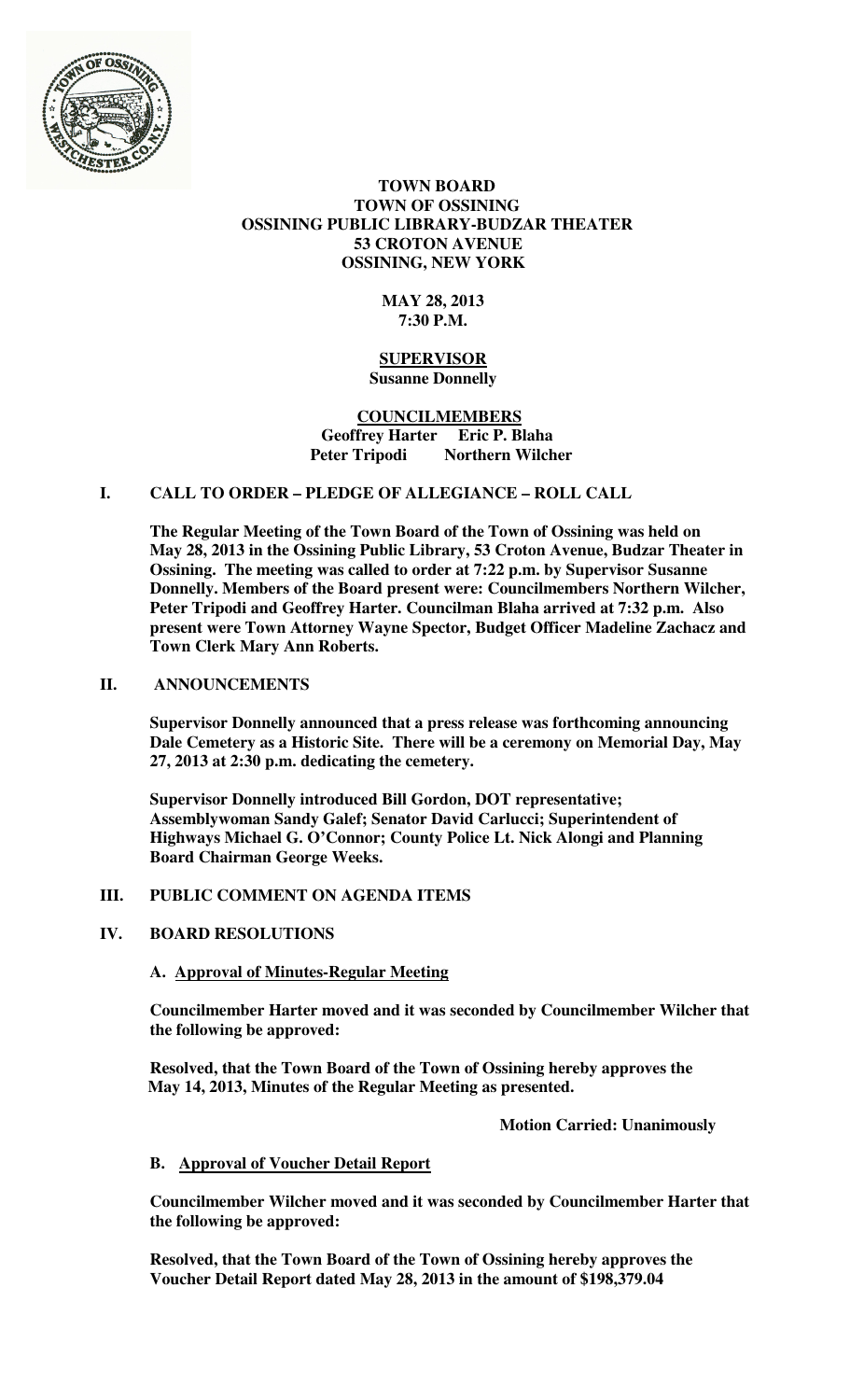#### **C. Cedar Lane Drainage Improvements**

**Councilmember Wilcher moved and it was seconded by Councilmember Harter that the following be approved:** 

**Resolved, that the Town Board of the Town of Ossining hereby authorizes a budget adjustment to capital project #2011-2176, entitled "Cedar Lane Drainage", in the amount of \$20,000, increasing the original project budget from \$40,500 to \$60,500. Additional project amount will be funded by a transfer from Highway Fund Contingency.** 

| Increase: 037.5110.2176      | \$20,000 Cedar Lane Drainage (Expense) |
|------------------------------|----------------------------------------|
| Increase: 037.0037.5031.0176 | \$20,000 Cedar Lane Drainage (Revenue) |
| Increase: 031.9901.0906      | \$20,000 Transfer to Capital (Expense) |
| Decrease: 031.1990.0400      | \$20,000 Contingency (Expense)         |

 **Motion Carried: Unanimously** 

#### **D. Lakeville Sewer Lift Station Remediation**

**Councilmember Harter moved and it was seconded by Councilmember Wilcher that the following be approved:** 

**Resolved, that the Town Board of the Town of Ossining hereby authorizes establishment of capital project #2013-2185, entitled "Lakeville Sewer Lift Station Remediation", in the amount of \$20,000. Project will be funded by a transfer from fund balance from the Consolidated Sewer Fund.** 

**Increase: 037.8120.2185 \$20,000 Lakeville Sewer Lift Station Remediation (Expense) Increase: 037.0037.5031.0188 \$20,000 Lakeville Sewer Lift Station Remediation (Revenue)** 

**Increase: 045.9901.0906 \$20,000 Consolidated Sewer Transfer to Capital (Expense) Increase: 045.0045.4795 \$20,000 Consolidated Sewer Fund Balance (Revenue)**

**Motion Carried: Unanimously**

#### **V. CORRESPONDENCE TO BE RECEIVED AND FILED**

**Councilmember Harter moved and it was seconded by Councilmember Wilcher that the following be approved:** 

**Resolved, that the Town Board of the Town of Ossining hereby accepts the following meeting minutes:** 

• **Town Planning Board Meeting Minutes – May 8, 2013** 

**Motion Carried: Unanimously** 

#### **VI. MONTHLY REPORTS**

#### **VII. ADJOURNMENT-TOWN HALL MEETING**

**At 7:42 P.M., Councilmember Blaha moved and it was seconded by Councilmember Harter that the Regular Meeting be adjourned to the Town Hall Meeting** 

#### **VIII. VISITOR RECOGNITION**